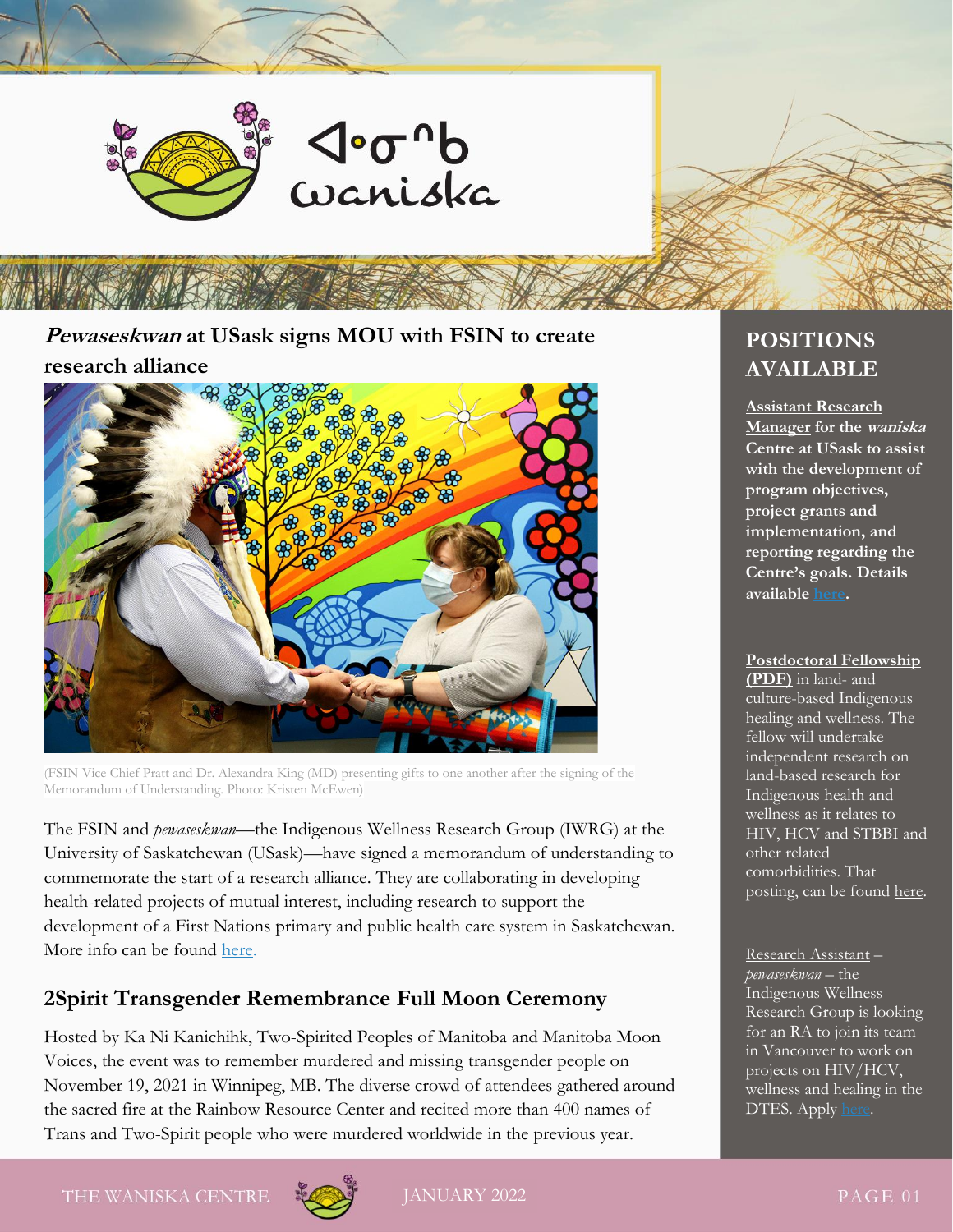

# **Waniska Guidance Council**

The *waniska* Guidance Council is now complete! Four Knowledge Holders and four youth from Saskatchewan and Manitoba form the intergenerational council to guide the Centre on research and initiatives. The Council will meet as a group for the first time in February. The members of the Council are:

- Memphis Noname, Gordon First Nation, SK
- Audrey Eyahpaise, Beardy's and Okemasis First Nation, SK
- Calvin Racette, Indian Head, SK
- Shayla Sayer-Brabant, Regina/Poundmaker Cree Nation, SK
- Nadine Ross, Manto Sipi Cree Nation/Winnipeg, MB
- Gayle Pruden, Little Saskatchewan First Nation/Winnipeg, MB
- Leslie Spillett, Wekusko/Winnipeg, MB
- Tyson Peters, South Indian Lake/Winnipeg, MB

### **Mâmâwihitowin**

*Mâmâwihitowin* means a "gathering of people" and the term has been given to us by Knowledge Holder Harvey Thunderchild. People with lived/living experience, community researchers, Knowledge Holders, youth, etc. that will form Community Guiding Circles for *waniska* projects will be given the opportunity to increase their research skills through curriculum for their involvement in Indigenous-led research.

We will be creating an Advisory Committee to assist with adopting appropriate curriculum and understanding what needs to be developed for people with lived experience, Elders, Knowledge Holders, community researchers, etc. to confidently partake in Indigenous-focused research projects.

If you or someone you know would like to join the Advisory Committee, take part in training and/or share your voice in our research projects, please contact us!

- Dallas Montpetit: [dmontpetit@allnationshope.ca](mailto:dmontpetit@allnationshope.ca)
- Melissa Morris: [mmorris@kanikanichihk.ca](mailto:mmorris@kanikanichihk.ca)

# **We want to hear from you!**

One of our aims is to provide networking opportunities and learn from organizations on their programs, projects and initiatives.

Please let us know about your programs, projects and initiatives so that we can learn and share these wise practices with other organizations.

**Contact us** www.waniskacentre.ca/contact

info@waniskacentre.ca

University of Saskatchewan 104 Clinic Place Saskatoon, SK S7N 2Z4



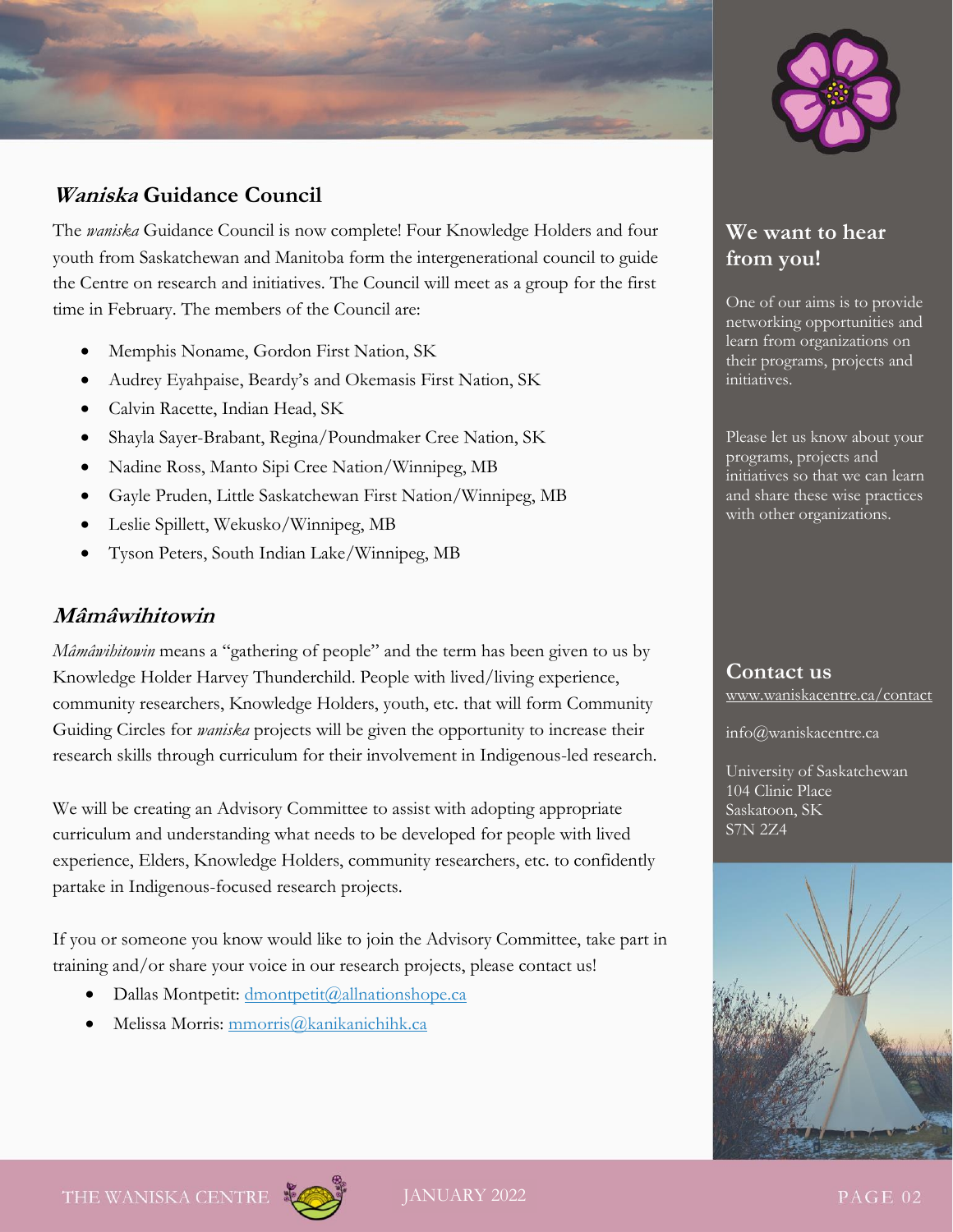

# **Research Updates**

# **Research Projects supported by waniska**

#### *CanHepC Prairie Region Roadmap*

The Prairie Roadmap team will be joined by Taylor Bassingthwaite (TB) Consulting Group. The Advisory Committee has provided guidance on the Core Planning Group's project plan. Meetings with TB Consulting and the National Coordinator to solidify the plan and develop a letter of agreement. The project is funded by the CanHepC Network.

#### *CanHepC National Indigenous Roadmap*

The National Indigenous Roadmap team will create guiding principles to inform the approach for the implementation of strategies with Indigenous people in Canada for hepatitis C. We are in pursuit of a consultant for this project. The project is funded by the CanHepC Network.

#### *Keeping Our Fires Together*

Funded by the Public Health Agency of Canada, this five-year project will develop and deliver a tele-monitoring program for HIV/HCV peer support workers across Saskatchewan. Using *etuaptmumk* (Two-eyed Seeing approach), it will provide a community of care that offers peers ongoing support and wellness training, culturally responsive activities and case management.

#### **Do you have ideas for research projects?**

We are always looking for guidance on community-based, Indigenous-led research projects that help individuals at risk, or with lived experience, of HIV, hepatitis C or other STBBI. We want to prioritize land-based research that promotes healing and wellness for Indigenous communities. Please contact Jaida at [jaida.beaudin@usask.ca](mailto:jaida.beaudin@usask.ca) if you would like to work with us to develop a research project.

#### **Requests for proposals**

We are looking for a consultant for our Canadian Hepatitis C Network Roadmaps to eliminate hepatitis C by 2030. Please click here for more information: **[Consultant for CanHepC National Indigenous Roadmap](https://waniskacentre.ca/request-for-proposals/canhepc-national-indigenous-roadmap-rfp/)**



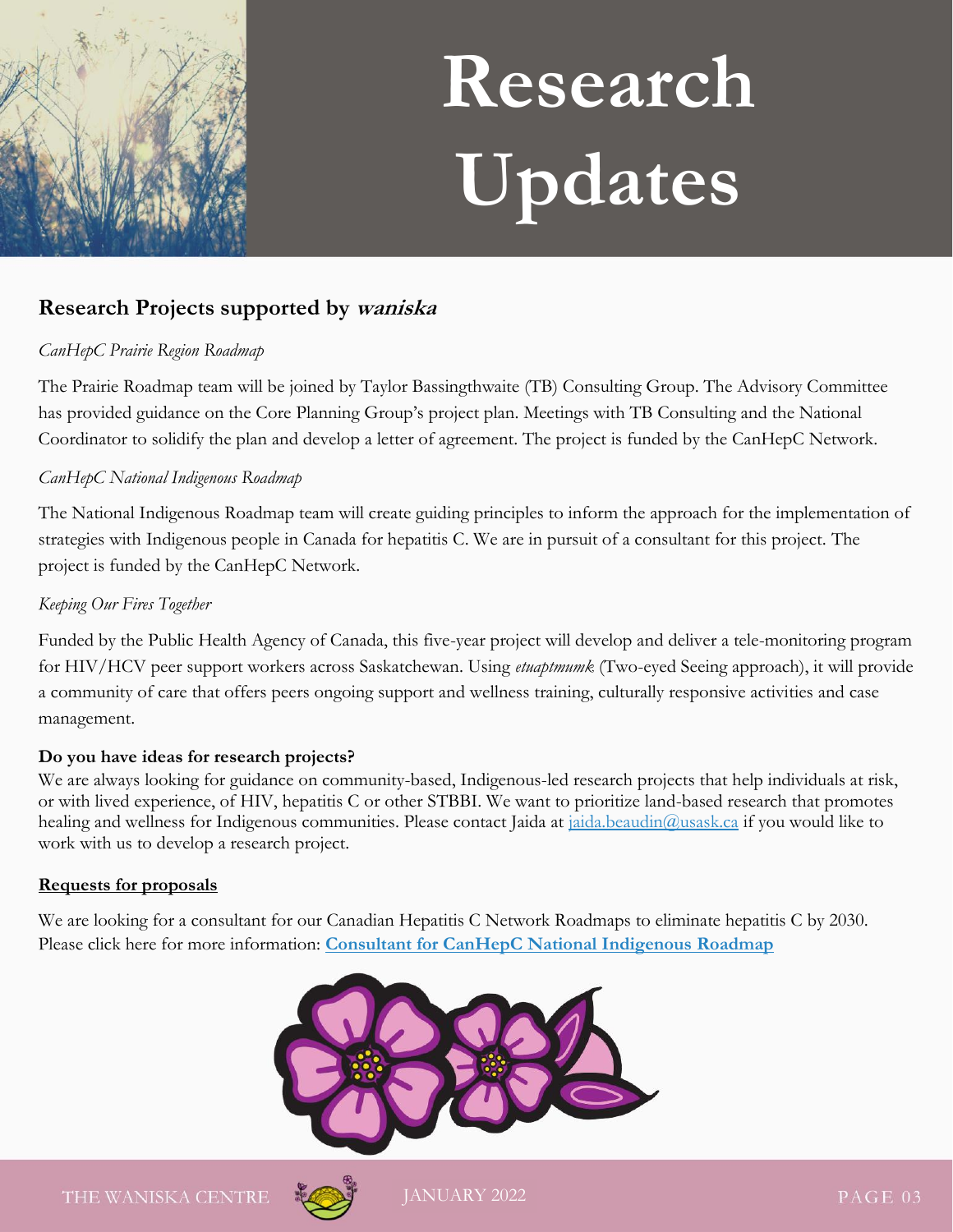# **Waniska Guiding Oversight Council**

| Alexandra King, Chair, Cameco Chair in Indigenous Health and Wellness,<br><b>USask</b> |
|----------------------------------------------------------------------------------------|
| Malcolm King, Saskatchewan Centre for Patient-Oriented Research, USask                 |
| Laverne Gervais, Ka Ni Kanichihk, MB                                                   |
| John Kim, Public Health Agency of Canada, MB                                           |
| Alexandria Wilson, Aboriginal Education Research Centre, USask                         |
| Linda Larcombe, Manitoba HIV-STBBI Collective Impact Network,<br>UofM                  |
| Albert McLeod, Two-Spirited People of Manitoba, MB                                     |
| Mike Payne, Nine Circles Community Health Centre, MB                                   |
| Margaret Kisikaw-Piyesis, All Nations Hope Network, SK                                 |
| Leona Tootoosis, All Nations Hope Network, SK                                          |
| Jaqueline Flett, Sisters of Fire, MB                                                   |
| James Whitehawk, Cote First Nation, SK                                                 |
| <b>Our Community Partners</b>                                                          |

All Nations Hope Network (ANHN) [\(www.allnationshope.ca/\)](http://www.allnationshope.ca/) Ka Ni Kanichihk [\(www.kanikanichihk.ca/\)](http://www.kanikanichihk.ca/)

# **Our Partner Organizations**

Manitoba HIV Collective Impact Network (CIN), Winnipeg, MB National HIV and Retrovirology Laboratories, Winnipeg, MB Communities Alliances And Networks (CAAN), Fort Qu'Appelle, SK Two-Spirited People of Manitoba, Winnipeg, MB Institute for Global Public Health, University of Manitoba, MB Ongomiizwin Indigenous Institute of Health and Healing, University of Manitoba, MB Canadian Network on Hepatitis C (CanHepC), Montreal, QC Federation of Sovereign Indigenous Nations (FSIN), Saskatoon, SK The Canadian Association for HIV Research (CAHR), Ottawa, ON Canadian HIV/AIDS Treatment Information Exchange (CATIE), Toronto, ON Canadian Research Initiative in Substance Misuse (CRISM), Edmonton, AB Central Urban Métis Federation Inc. (CUMFI), Saskatoon, SK Canadian Observational Cohort Centre (CANOC), Vancouver, BC

# **Research Team**

Rebecca Zagozewski, Research Manager, USask

Cydney Leibel, Clerical Assistant, USask

Dallas Montpetit, Community Coordinator for All Nations Hope Network, SK

Melissa Morris, Community Coordinator for Ka Ni Kanichihk, MB

Jaida Beaudin, Grant Coordinator, USask

Creeden Martell, Communications Assistant, USask

Sarah MacDonald, Communications Officer, USask

Harvey Thunderchild, Project Officer, USask

Kehinde Ametepee, Project Officer, USask

Taiwo Ametepee, Research Associate, USask